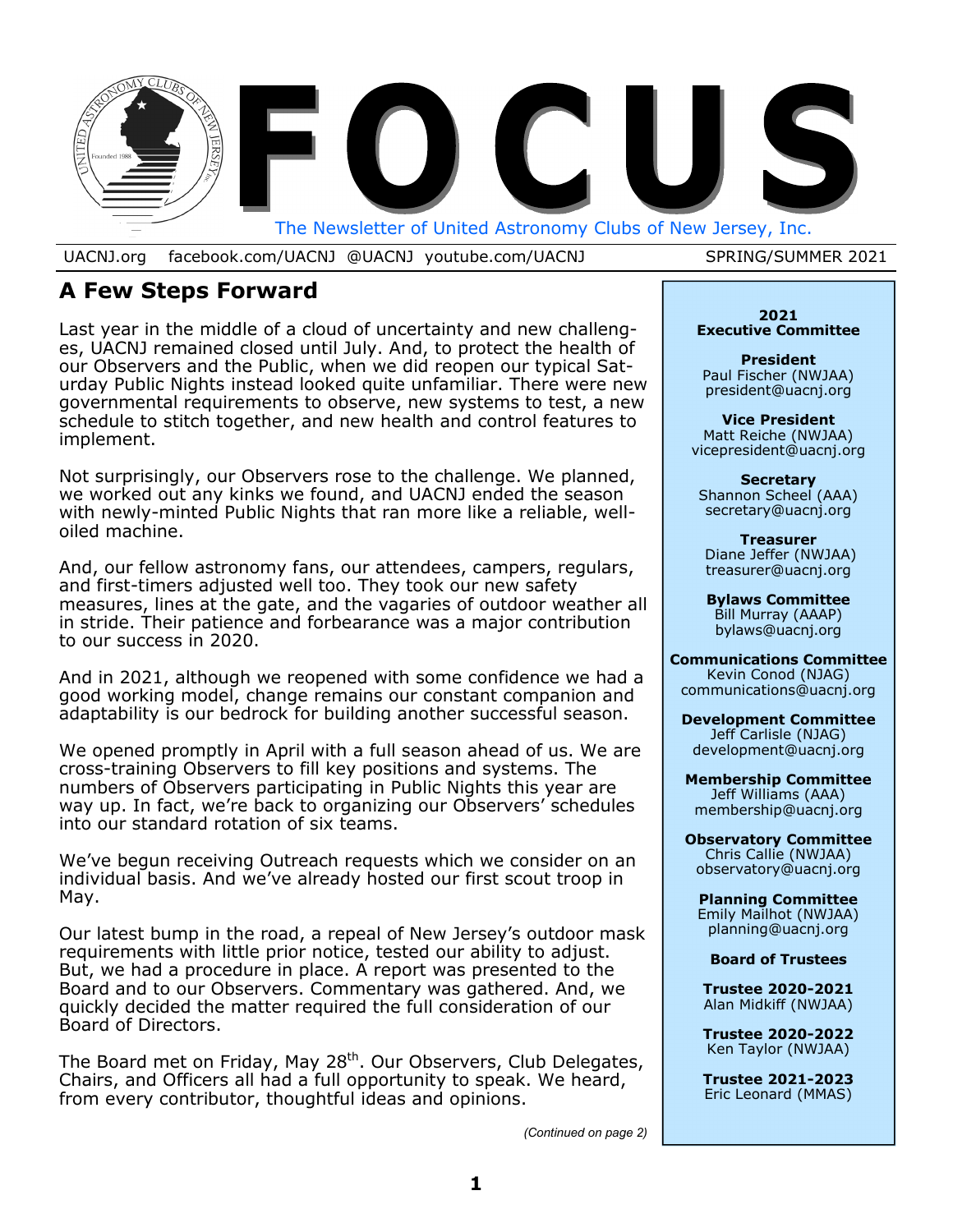# **A Few Steps Forward**

*(Continued from page 1)* 

And, we voted. The motion to modify our mask policy carried 13:1.

Outdoors at UACNJ, masks are now optional. Importantly though, we will continue to promote a space where people feel safe to take the precautions they need to protect their health.

These additional changes for Observers who are vaccinated are being considered for July  $3^{rd}$ :

Indoor Masks. Masks for fully vaccinated Observers and Board Members are now optional in all indoor locations at UACNJ. We are still asking for unvaccinated individuals to wear masks. The public will still not be allowed in covered, indoor areas. (Open observatories will be considered outdoor locations. See the next recommendation, below.) This change is consistent with New Jersey's face covering policy.

Eyepieces. Fully vaccinated Observers and Member Clubs with fully vaccinated members running their scopes may choose to use their own eyepieces and allow the Public to use them for direct observing on Public Nights and for Outreach. The use of any UACNJ eyepieces will still not allowed.

And, we will continue to move forward, step by well-considered step.

Paul Fischer President United Astronomy Clubs of New Jersey



*UACNJ is an all-volunteer non-profit organization. Volunteers like Matt Heiss make our public programs a success!* 

# **WAYS TO SUPPORT UACNJ**

UACNJ is an all-volunteer nonprofit 501(C)(3) organization. We are always grateful for your donations of time and treasure, but did you know about these other ways to support UACNJ?

- UACNJ participates in the Amazon Smile program. Bookmark the link at the bottom of our homepage to use whenever you shop online at Amazon. You can also choose UACNJ as your charity to support in the Amazon app.
- You can donate your car, boat, trailer, or other vehicle to UACNJ; a link to Donation Line can also be found at the bottom of our home page.
- Don't forget to ask your employer to match your cash donation.

You can drop your cash donations in one of our lecture hall jugs when you visit, donate via credit card from our website, or mail a check to UACNJ at P.O. Box 150, Hope, NJ 07844. Donations of any amount are always greatly appreciated and receipts are provided for income -tax purposes.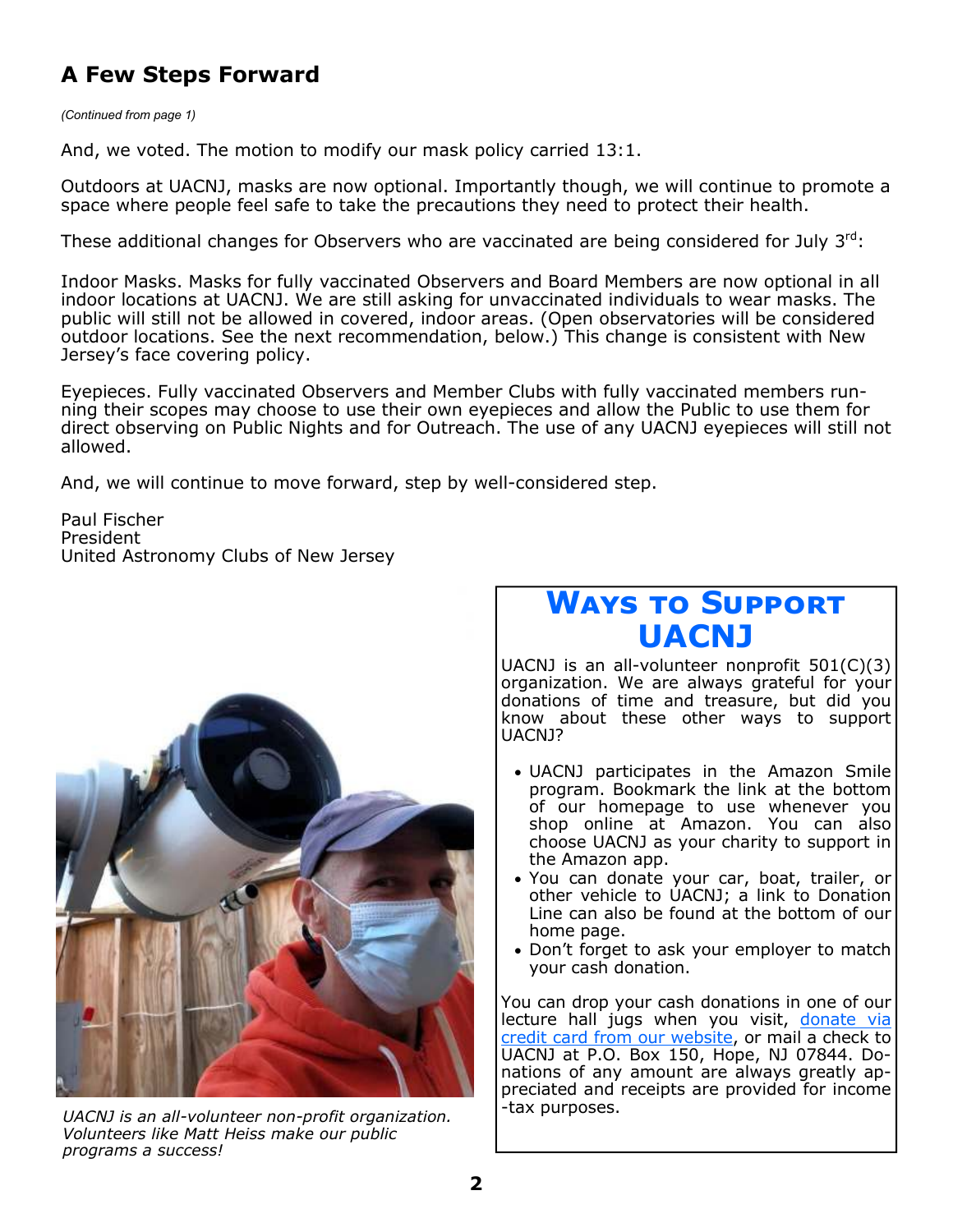# **PUBLIC PROGRAMS**



We have some nice public programs scheduled in the coming months on a variety of topics from NASA's new space telescope and night sky updates to time travel and a presentation about "Space Careers" for kids. Upcoming presentations are listed online. You will also find links to view past programs here too.

Note: you can subscribe to our YouTube channel (youtube.com/UACNJ) to receive notifications when our presentations go live.



### **BOARD MEETING ANNOUNCEMENT**

The next Board meeting will begin at 2:00 p.m. on July 17. Please ensure that your club is represented at each meeting of the UACNJ Board of Directors.

# **OUR MEMBER CLUBS**

**Amateur Astronomers Association of New York**  (AAA)

aaa.org, New York, NY

#### **Amateur Astronomers Association of Princeton**

(AAAP) princetonastronomy.org, Princeton, NJ

**Amateur Astronomers, Inc.** (AAI ) asterism.org, Cranford, NJ

**Lehigh Valley Amateur Astronomical Society**  (LVAAS) lvaas.org, Allentown, PA

**Morris Museum Astronomical Society** (MMAS) mmastrosociety.org, Morristown, NJ

**New Jersey Astronomical Association** (NJAA) njaa.org, High Bridge, NJ

**North Jersey Astronomical Group** (NJAG) njastro.org, Montclair, NJ

**North West Jersey Amateur Astronomers** (NW JAA) nwjaa.org, Blairstown, NJ

> **Skyland Stargazers** (SSG) skylandstargazers.org, Morris County, NJ

If your club is not listed and you'd like to be part of the UACNJ, have your club leadership contact the Membership Committee at: membership@uacnj.org.

### **NOT A VOLUNTEER YET? HERE'S HOW TO GET INVOLVED**

Have you joined your local amateur astronomy club? Members of clubs that participate in UACNJ are eligible to become volunteers at UACNJ. Volunteer Observers help with public programs and have access to the UACNJ facilities 24/7 for personal observing and astrophotography. Write to membership@UACNJ.org for more information about joining our community of amateur astronomers.

Please see our website for a list of our Member Clubs with links to their websites. Also check out these features on our website:

- A locator map to find where our Member Clubs meet.
- A list of upcoming events at our Member Clubs.

# **FOLLOW UACNJ ON SOCIAL MEDIA**